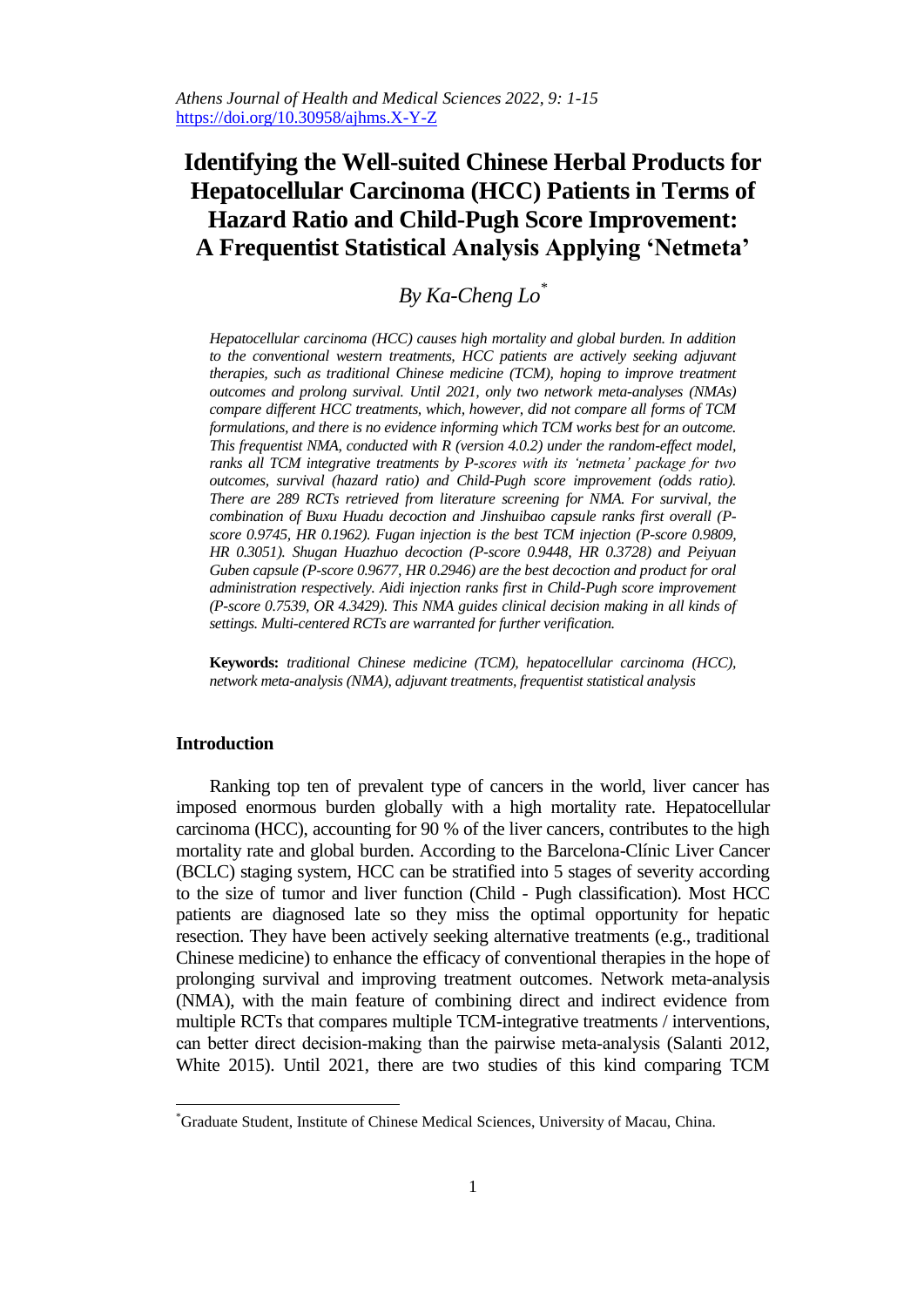injections and different HCC treatments. Chen et al. (2019) compared 5 different treatments in treating advanced HCC patients including sorafenib, transarterial chemoembolization (TACE), sorafenib + TACE, TACE + TCM, and sorafenib + hepatic arterial infusion chemotherapy (HAIC). They reported that  $TACE + TCM$ exhibits the best treatment response in advanced HCC patients. On the other hand, Dou et al. (2020) compared the effectiveness of Aidi injection, compound Kushen injection, and Kanglaite injection as adjuvant treatments to systemic chemotherapy for HCC patients and reported that Kanglaite injection outweighs the other two products in tumor response. However, there is still no evidence assessing all forms of TCM formulations and informing which one works best for each defined outcome. To fill the knowledge gaps, the objective of this study is to rank all forms of TCM formulations/products for two outcomes, long-term efficacy (survival) and the improvement in hepatic function (Child-Pugh score), aiming to produce comprehensive evidence to inform clinical decision making for TCM practitioners in HCC adjuvant treatments.

The introduction defines the research question of this paper. The second section of the paper includes a literature review on TCM as HCC adjuvant treatments. The third section details the methodology applied in this study. The fourth section provides reporting and interpretation of results. The fifth section discusses the research findings and explores the strengths and limitations of this NMA. The final section of this paper conveys a conclusion of this study.

## **Literature Review**

Conventional treatments (CT), as defined by the National Cancer Institute in USA, are the standard treatments widely adopted by healthcare professionals (National Cancer Institute n.d.). Though popular as they are, applications of western conventional treatments come with underlying limitations and restrictions that they are not perfectly suited for all kinds of HCC patients. Therefore, the EASL clinical guideline strongly encourages clinical trials of adjuvant therapies for HCC treatments (European Association for the Study of the Liver 2018). Traditional Chinese medicine (TCM) is the most common type of complementary and alternative medicine (CAM) being applied as adjuvant therapy for cancer (Chen et al. 2008, Xiang et al. 2019). By the theory of TCM, illness is caused by the imbalance of Yin and Yang so TCM aims to correct the "internal disequilibrium" that would lead to the development and progression of tumor (Xi and Minuk 2018, Xiang et al. 2019). Xi and Minuk (2018) and Liao et al. (2020) reviewed the ten most frequently prescribed herbs in the treatment of HCC, namely, Fuling, Baizhu, Huangqi, Baihuasheshecao, Gancao, Chaihu, Dangshen, Baishao, Danggui and Biejia. TCM herbs attenuate the adverse reactions of chemotherapeutics and improve quality of life in HCC patients (Xi and Minuk 2018). TCM practice relies heavily on recommendations and personal experience of TCM practitioners rather than on randomized-controlled clinical trials (Fung and Linn 2015, Liao et al. 2020, Xi and Minuk 2018). TCM modernization is a process involves transforming long-accumulated personal experiences in clinical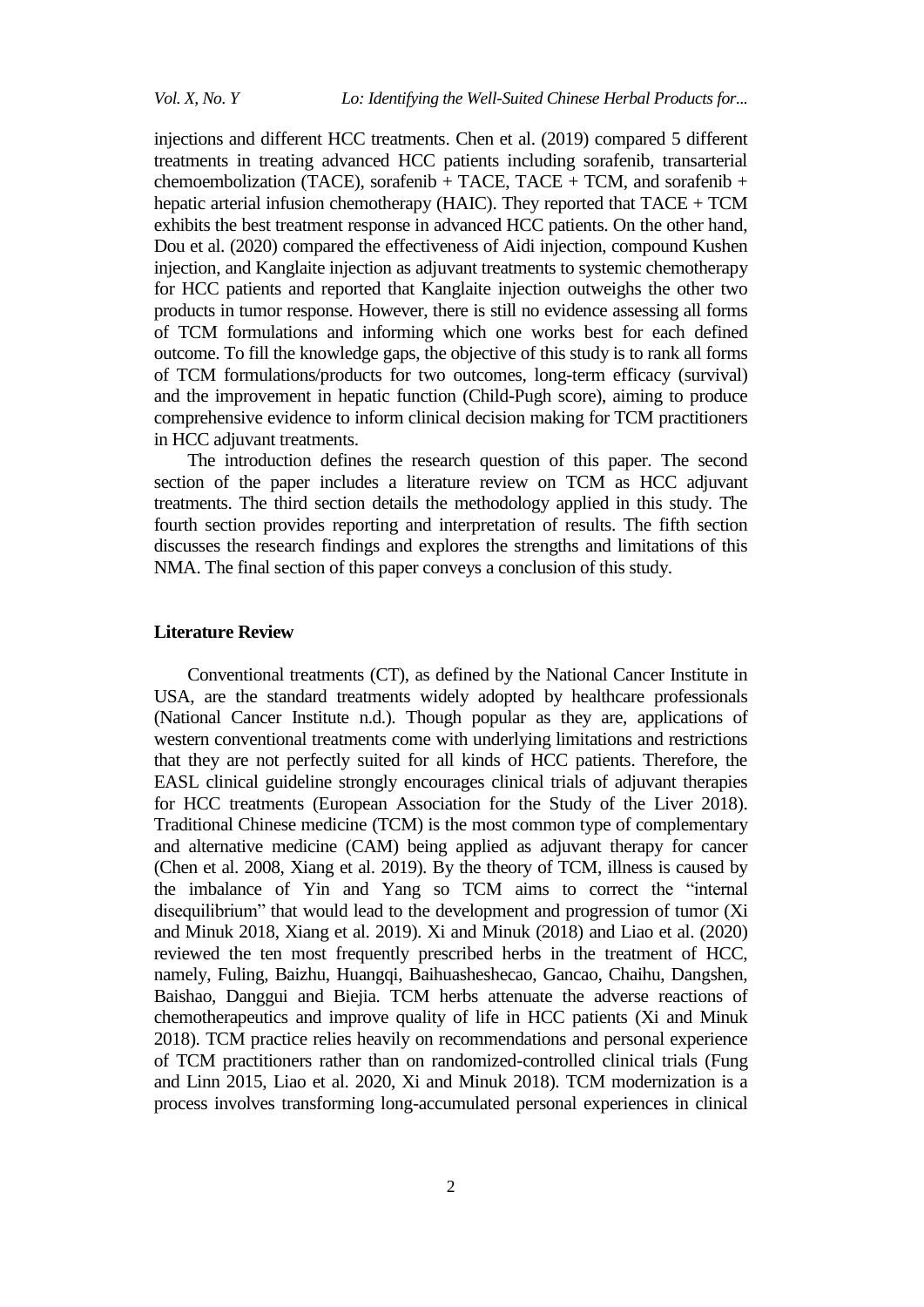practice into well-documented evidence-based medicine (Guo et al. 2012). To boost TCM modernization, researchers strive to back up TCM theory with solid scientific evidence in academia (Fang et al. 2020, Liu et al. 2019a, Zhong et al. 2018). Scientific evidence synthesized through collaborative efforts supports TCM modernization with contemporary interpretations to traditional theories and knowledge.

Research in TCM efficacy should be prioritized in the process of modernization in order to declare its clinical value (Guo et al. 2012). While clinical trials aim to evaluate the efficacies of TCM-integrative treatments with the CTonly control group (Huang et al. 2013, Zhang et al. 2019, Zhong et al. 2014), meta-analyses pool together different clinical studies to determine the advantages of TCM-integrative treatment groups over the CT-only control groups. The headto-head comparisons in Chinese, e.g., Cao et al. (2017), Li et al. (2018), Wang et al. (2016), and English languages, e.g., Jia et al. (2020), Liu et al. (2019b), Ma et al. (2017), Meng et al. (2008), Meng et al. (2011), Shen et al. (2017), Shi et al. (2017), Shu et al. (2005), Wu et al. (2009), Xu et al. (2020), Yang et al. (2017), Yao et al. (2019), show that the combination of TCM and CT leads to positive treatment outcomes. The two recent NMAs set off the research question for this study. TCM formulations have been developed into various dosage forms, including oral, intravenous, and external administration (Lin et al. 2011). Capsules and decoction, which are frequently adopted in the treatment of liver diseases (Zhao et al. 2014), have not been investigated by the previous network metaanalyses. Therefore, by filling the research gaps, the present study produces the latest evidence to inform clinical decision making for TCM prescription in HCC therapy.

# **Methodology**

## *Study Selection and Effect Estimates*

The study is designed and carried out in accordance with the principle of frequentist NMA approach and the PRISMA-NMA statement (Hutton et al. 2015, Seide et al. 2020). Electronic search is conducted since inception in six bibliographic databases, namely, CNKI (China National Knowledge Infrastructure), Wanfang, ScienceDirect, PubMed, Medline and Web of Science using a pre-specified search strategy. The last search was conducted in November 2020. The selection process is conducted in compliance with the PRISMA 2009 Flow Diagram (Moher et al. 2009). The NMA will be feasible when there are at least 10 included studies retrieved by articles screening. Otherwise, the studies will be summarized by a systematic review. Randomized controlled clinical trials (RCTs) with HCC patients as the participants, TCM with western treatments (TCM  $+$  WT) in the intervention groups and WT only in the control groups, as well as outcome parameters measuring overall survival and improvement of hepatic function (Child-Pugh score) are included in this network meta-analysis.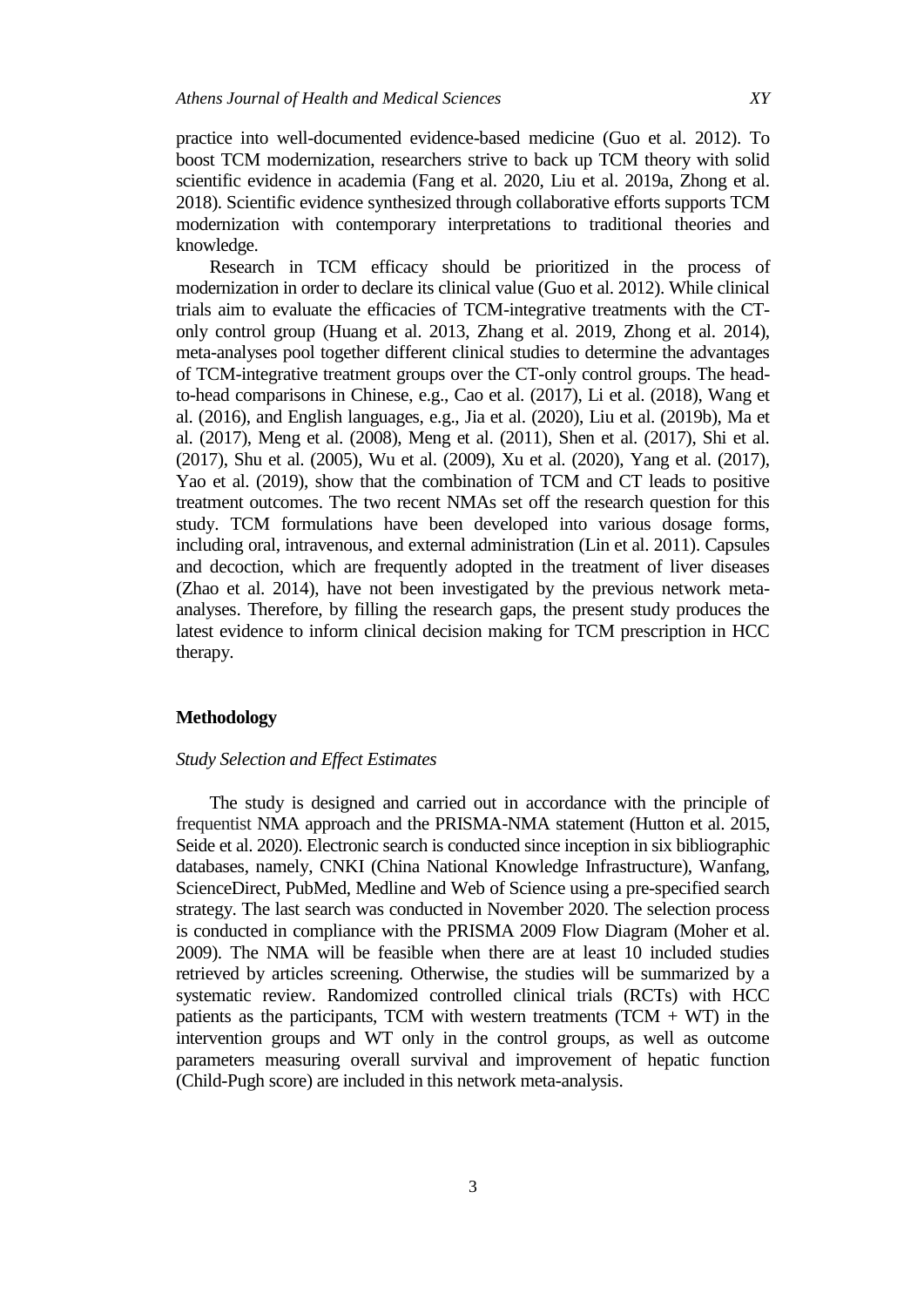Hazard is an instantaneous event rate at an exact time for a group of patients; hazard ratio measures the proportion of hazards between two groups (Zwiener et al. 2011). The event is defined as death in the survival analysis in the present study. Survival analysis investigates time-to-event data from the starting point of study to the time of event occurrence (Kartsonaki 2016). Survival data, including numbers, rates, as well as the datasets in the Kaplan-Meier curves are reconstructed into values to be measured by hazard ratio by applying the formulas proposed by Tierney et al. (2007) and using the WebPlotDigitizer software.

The Child-Pugh score, which is closely related to survival, is applied to evaluate liver functions. It has been incorporated into BCLC staging system to guide the selection of treatments (Hung et al. 2014). The Child-Pugh scoring system stratifies the liver function into 3 levels according to the points measured by the clinical and laboratory criteria. Improvement of Child-Pugh score includes progression from grade B to grade A, from grade C to grade B, and it also includes direct promotion from grade C to grade A. Data regarding improvement in hepatic function can be extracted directly from RCT reports by recording the numbers of patients in both arms experiencing improvement in Child-Pugh score, which is measured in odds ratio.

#### *Network Meta-Analysis with R*

The NMA and relevant statistical analyses are conducted with R (version 4.0.2) by referring to the Cochrane Handbook for Systematic Reviews of Interventions (second edition) (Harrer et al. 2019, Higgins et al. 2020). This NMA is conducted in a frequentist approach by the 'netmeta' function from the 'netmeta' package in R. P-scores, which are generated by the 'netrank' function, can rank the TCM-integrative treatments according to their treatment performance. Larger Pscore indicates higher rank among all treatments, i.e., P-score at 100% represents the best treatment without uncertainty (Veroniki et al. 2018). To indicate whether small effect sizes indicate a 'good' or 'bad' effect by specifying the 'small. values' parameter, the output provides the answer to the question regarding the best intervention. In order to look at the ranking of TCM-integrative treatments according to different forms of formulations, the treatments are subdivided into 4 subgroups, namely, decoctions, injections, products for oral administration and mixed formulations/external applications. NMA is conducted for each of the subgroups. Statistical tests, such as Kruskal-Wallis test, is conducted by applying the ‗kruskal.test' function to the effect sizes by subgroups to identify any statistical difference in effect sizes among the subgroups. When there are subgroups differences ( $p < 0.05$ ), a post-hoc test, such as Dunn's test, is applied to pinpoint the significantly different pairs. Sensitivity analysis is conducted by leaving out studies of certain characteristics from the model. Egger's regression test is performed with the 'regtest' function from the 'metafor' package to assess the publication bias of the included studies. It provides statistical evidence for potential publication bias (Viechtbauer 2010). The funnel plot asymmetry resulting from publication bias is corrected by the trim-and-fill method (Duval and Tweedie 2000).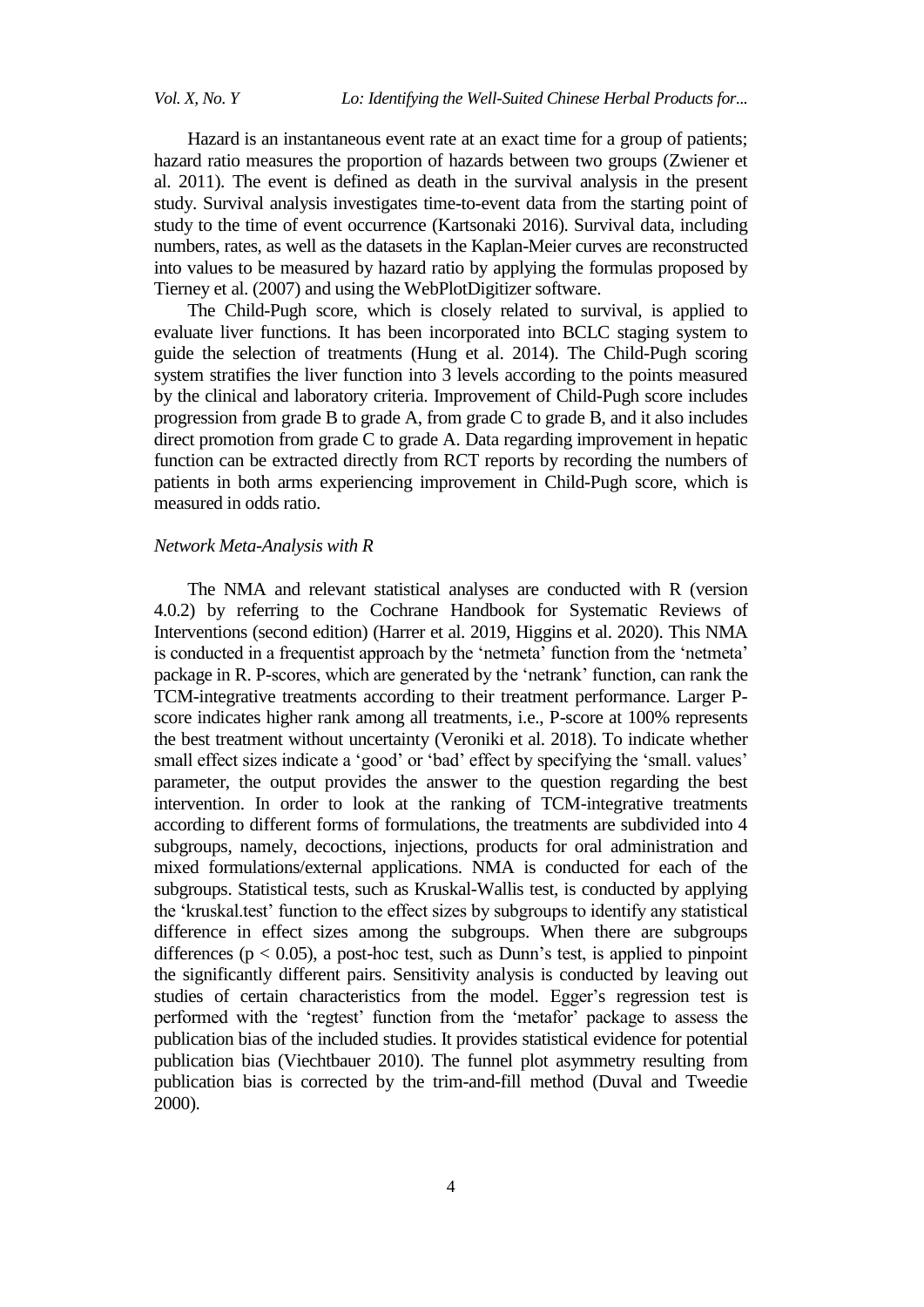#### **Results**

# *Articles Screening*

As illustrated by the PRISMA 2009 Flow Diagram (Figure 1), 289 RCTs were retrieved from a total of 23876 records for NMA, wherein 283 RCTs reporting survival outcome and 10 studies reporting improvement in Child - Pugh score.

**Figure 1.** *The PRISMA 2009 Flow Diagram for Articles Screening*



#### *Data Analyses*

## Survival Analysis by Subgroups

The RCTs for survival analysis are subdivided into 4 subgroups, i.e., decoctions (n=127), injections (n=90), products for oral administration (n=51), mixed formulations/external applications (n=15). Table 1 shows the top 5 ranks of interventions for each of the subgroups. Shugan Huazhuo decoction with western treatment (SGHZd + WT) ranks first among all TCM decoctions (P-score 0.9448,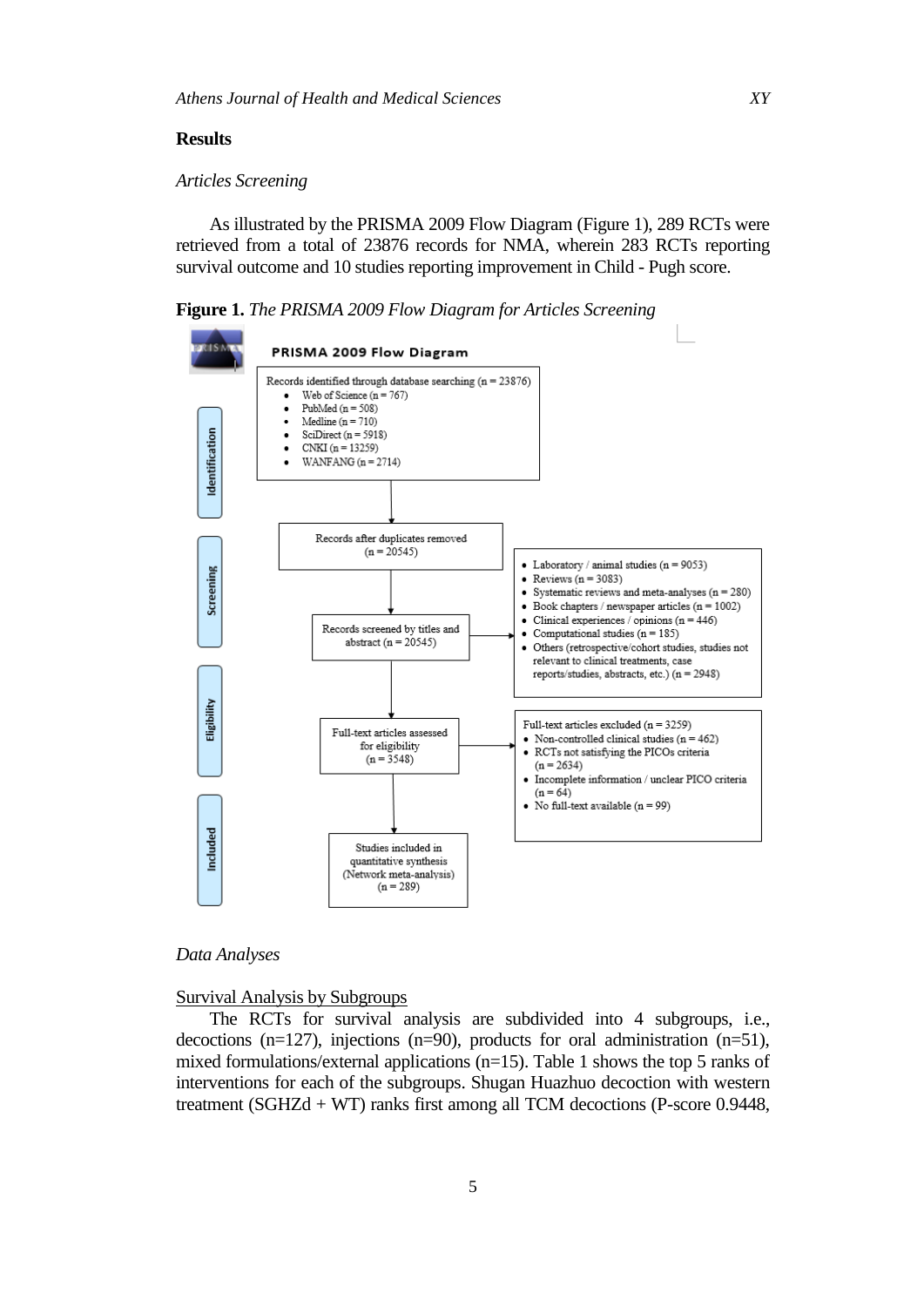HR 0.3728). Fugan injection with western treatment ( $FGi + WT$ ) ranks top among all TCM injections (P-score 0.9809, HR 0.3051). Peiyuan Guben capsule with western treatment ( $PYGBc + WT$ ) attains the highest P-score among all TCM products for oral administration (P-score 0.9677, HR 0.2946). Lastly, the integrative therapy of Buxu Huadu decoction, Jinshuibao capsule and western treatment (BXHDd + JSBc + WT) ranks first among the mixed formulations or external applications (P-score 0.9884, HR 0.1962). Kruskal-Wallis rank sum test in Table 2 shows that no significant difference in effect sizes is observed between the subgroups  $(p>0.05)$ .

| <b>Subgroups</b>                    | <b>Rank</b>    | <b>TCM-integrative</b><br>interventions | P-score<br>(random) | HR     | 95%-CI           |
|-------------------------------------|----------------|-----------------------------------------|---------------------|--------|------------------|
|                                     | $\mathbf{1}$   | $SGHZd + WT$                            | 0.9448              | 0.3728 | [0.2556; 0.5438] |
|                                     | $\overline{2}$ | $SGJPHWd + WT$                          | 0.9362              | 0.3573 | [0.2104; 0.6066] |
| Decoctions<br>$(n=127)$             | 3              | $PWXLd + WT$                            | 0.8866              | 0.4465 | [0.3491; 0.5710] |
|                                     | $\overline{4}$ | $YQHYJDd + WT$                          | 0.8814              | 0.4227 | [0.2690; 0.6644] |
|                                     | 5              | $XCHd + WT$                             | 0.8739              | 0.4365 | [0.2926; 0.6513] |
|                                     | 1              | $FGi + WT$                              | 0.9809              | 0.3051 | [0.1950; 0.4775] |
|                                     | $\overline{2}$ | $SQFZi + WT$                            | 0.8763              | 0.4518 | [0.3505; 0.5823] |
| Injections<br>$(n=90)$              | 3              | $AC-IIIi + WT$                          | 0.8287              | 0.4561 | [0.2741; 0.7590] |
|                                     | $\overline{4}$ | $EYDZYi+WT$                             | 0.8161              | 0.479  | [0.3171; 0.7235] |
|                                     | 5              | $HCSi + SMi + WT$                       | 0.7821              | 0.5008 | [0.3289; 0.7625] |
| Products for                        | $\mathbf{1}$   | $PYGBc + WT$                            | 0.9677              | 0.2946 | [0.1692; 0.5129] |
|                                     | $\overline{2}$ | $SQc + WT$                              | 0.9068              | 0.3829 | [0.2404; 0.6099] |
| oral<br>administration              | 3              | $YGKAp + WT$                            | 0.8881              | 0.4003 | [0.2509; 0.6388] |
| $(n=51)$                            | $\overline{4}$ | $LZBZp + WT$                            | 0.8523              | 0.4145 | [0.2316; 0.7416] |
|                                     | 5              | $AT3c + WT$                             | 0.7673              | 0.4955 | [0.3191; 0.7695] |
| Mixed<br>formulations /<br>external | $\mathbf{1}$   | $BXHDd + JSBc + WT$                     | 0.9884              | 0.1962 | [0.0748; 0.5148] |
|                                     | $\overline{c}$ | $FYHXd + HJp + WT$                      | 0.9047              | 0.4569 | [0.3967; 0.5261] |
|                                     | 3              | $BJJp + ADi + WT$                       | 0.8559              | 0.482  | [0.3860; 0.6018] |
| applications<br>$(n=15)$            | $\overline{4}$ | $YQo + WT$                              | 0.7438              | 0.545  | [0.4517; 0.6576] |
|                                     | 5              | $HGXZd + SJXTo + WT$                    | 0.6955              | 0.5689 | [0.4812; 0.6727] |

**Table 1.** *Survival Analysis by Subgroups and the Top 5 Ranks of Products / Formulations*

Abbreviations: SGHZd, Shugan Huazhuo decoction; SGJPHWd, Shugan Jianpi Hewei decoction; PWXLd, Pingwei Xiaoliu decoction; YQHYJDd, Yiqi Huayu Jiedu decoction; XCHd, Xiaochaihu decoction; FGi, Fugan injection; SQFZi, Shenqi Fuzheng injection; AC-IIIi, AC-III injection; EYDZYi, emulsified Yadanziyou injection; HCSi, Huachansu injection; SMi, Shengmai injection; PYGBc, Peiyuan Guben capsule; SQc, Sanqi capsule; YGKAp, Yanggan Kangai pill; LZBZp, Lingzhi Baozi powder; AT3c, AT3 capsule; BXHDd, Buxu Huadu decoction; JSBc, Jinshuibao capsule; FYHXd, Fuyuan Huoxue decoction; HJp, Huaji pill; BJJp, Biejiajian pill; ADi, Aidi injection; YQo, Yangqi ointment; HGXZd, Hugan Xiaozheng decoction; SJXTo, Sanjie Xiaotong ointment; WT, western treatments.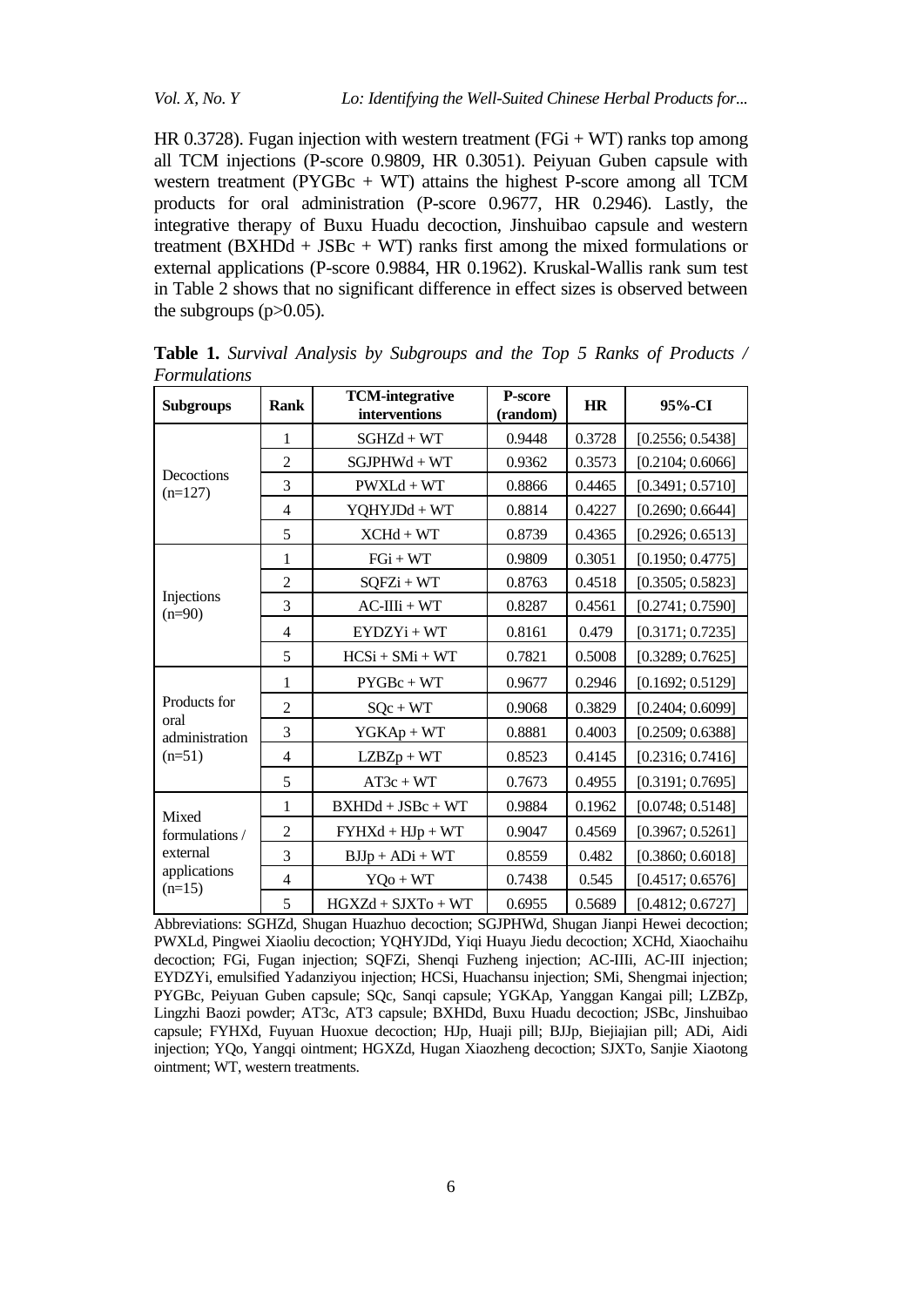**Table 2.** *Kruskal-Wallis Rank Sum Test for the Statistical Difference Between Subgroups*

| Kruskal-Wallis rank sum test            |  |       |  |  |  |
|-----------------------------------------|--|-------|--|--|--|
| Kruskal - Wallis chi-squared<br>p-value |  |       |  |  |  |
| .61235                                  |  | -8936 |  |  |  |

Sensitivity Analysis of Survival Outcome

Sensitiviy analysis is conducted by removing studies of certain characteristics. (Table 3). The integrative therapy of Buxu Huadu decoction, Jinshuibao capsule and western treatment (BXHDd + JSBc + WT) ranks first overall (P-score 0.9745, HR 0.1962), and when formulations without names, decoctions, injections and products for oral administration are respectively removed. Fugan injection with western treatment (FGi + WT) ranks first when studies involving more than 1 TCM as well as studies involving mixed formulations / external applications are removed respectively. The results of sensitivity analysis show that the model of this network meta-analysis is robust.

**Table 3.** *Sensitivity Analysis and the Effects on Top 5 Ranks of TCM-integrative Interventions in Survival Outcome*

| <b>Selection</b><br>criteria  | Rank                     | <b>TCM-integrative</b><br>interventions | <b>P-score</b><br>(random) | <b>HR</b> | $95%$ -CI        |
|-------------------------------|--------------------------|-----------------------------------------|----------------------------|-----------|------------------|
|                               | 1                        | $BXHDd + JSBc + WT$                     | 0.9745                     | 0.1962    | [0.0705; 0.5464] |
|                               | $\overline{2}$           | $FGi + WT$                              | 0.9673                     | 0.3051    | [0.1923; 0.4842] |
| All studies                   | 3                        | $PYGBc + WT$                            | 0.9665                     | 0.2946    | [0.1722; 0.5039] |
|                               | $\overline{4}$           | $SGHZd + WT$                            | 0.9333                     | 0.3728    | [0.2601; 0.5344] |
|                               | $\overline{5}$           | $SGJPHWd + WT$                          | 0.9259                     | 0.3573    | [0.2130; 0.5992] |
|                               | $\mathbf{1}$             | $BXHDd + JSBc + WT$                     | 0.9739                     | 0.1962    | [0.0705; 0.5464] |
| Removing                      | $\overline{2}$           | $FGi + WT$                              | 0.9663                     | 0.3051    | [0.1923; 0.4842] |
| formulations<br>without names | $\overline{3}$           | $PYGBc + WT$                            | 0.9655                     | 0.2946    | [0.1722; 0.5039] |
| $(n=14)$                      | $\overline{4}$           | $SGHZd + WT$                            | 0.9316                     | 0.3728    | [0.2601; 0.5344] |
|                               | 5                        | $SGJPHWd + WT$                          | 0.9239                     | 0.3573    | [0.2130; 0.5992] |
| Removing                      | $\mathbf{1}$             | $FGi + WT$                              | 0.9689                     | 0.3051    | [0.1904; 0.4889] |
| studies                       | $\overline{2}$           | $PYGBc + WT$                            | 0.9682                     | 0.2946    | [0.1708; 0.5082] |
| involving more                | $\overline{3}$           | $SGHZd + WT$                            | 0.9332                     | 0.3728    | [0.2569; 0.5410] |
| than 1 TCM                    | $\overline{4}$           | $SGJPHWd + WT$                          | 0.9261                     | 0.3573    | [0.2112; 0.6044] |
| $(n=27)$                      | 5                        | $SQc + WT$                              | 0.9130                     | 0.3829    | [0.2431; 0.6031] |
| Removing                      | $\mathbf{1}$             | $BXHDd + JSBc + WT$                     | 0.9726                     | 0.1962    | [0.0707; 0.5447] |
| studies                       | $\overline{2}$           | $FGi + WT$                              | 0.9601                     | 0.3051    | [0.1936; 0.4809] |
| involving                     | $\overline{3}$           | $PYGBc + WT$                            | 0.9601                     | 0.2946    | [0.1732; 0.5010] |
| decoctions                    | 4                        | $SQc + WT$                              | 0.9046                     | 0.3829    | [0.2473; 0.5929] |
| only $(n=127)$                | 5                        | $YGKAp + WT$                            | 0.8869                     | 0.4003    | [0.2580; 0.6211] |
| Removing                      | $\mathbf{1}$             | $BXHDd + JSBc + WT$                     | 0.9740                     | 0.1962    | [0.0700; 0.5503] |
| studies                       | $\overline{2}$           | $PYGBc + WT$                            | 0.9654                     | 0.2946    | [0.1699; 0.5108] |
| involving                     | $\overline{3}$           | $SGHZd + WT$                            | 0.9308                     | 0.3728    | [0.2549; 0.5451] |
| injections                    | $\overline{\mathcal{L}}$ | $SGJPHWd + WT$                          | 0.9234                     | 0.3573    | [0.2100; 0.6077] |
| only $(n=90)$                 | $\overline{5}$           | $SQc + WT$                              | 0.9104                     | 0.3829    | [0.2415; 0.6069] |
| Removing                      | $\mathbf{1}$             | $BXHDd + JSBc + WT$                     | 0.9761                     | 0.1962    | [0.0706; 0.5456] |
| studies                       | $\overline{2}$           | $FGi + WT$                              | 0.9708                     | 0.3051    | [0.1929; 0.4826] |
| involving                     | $\overline{3}$           | $SGHZd + WT$                            | 0.9385                     | 0.3728    | [0.2612; 0.5321] |
| products for oral             | $\overline{4}$           | $SGJPHWd + WT$                          | 0.9303                     | 0.3573    | [0.2136; 0.5974] |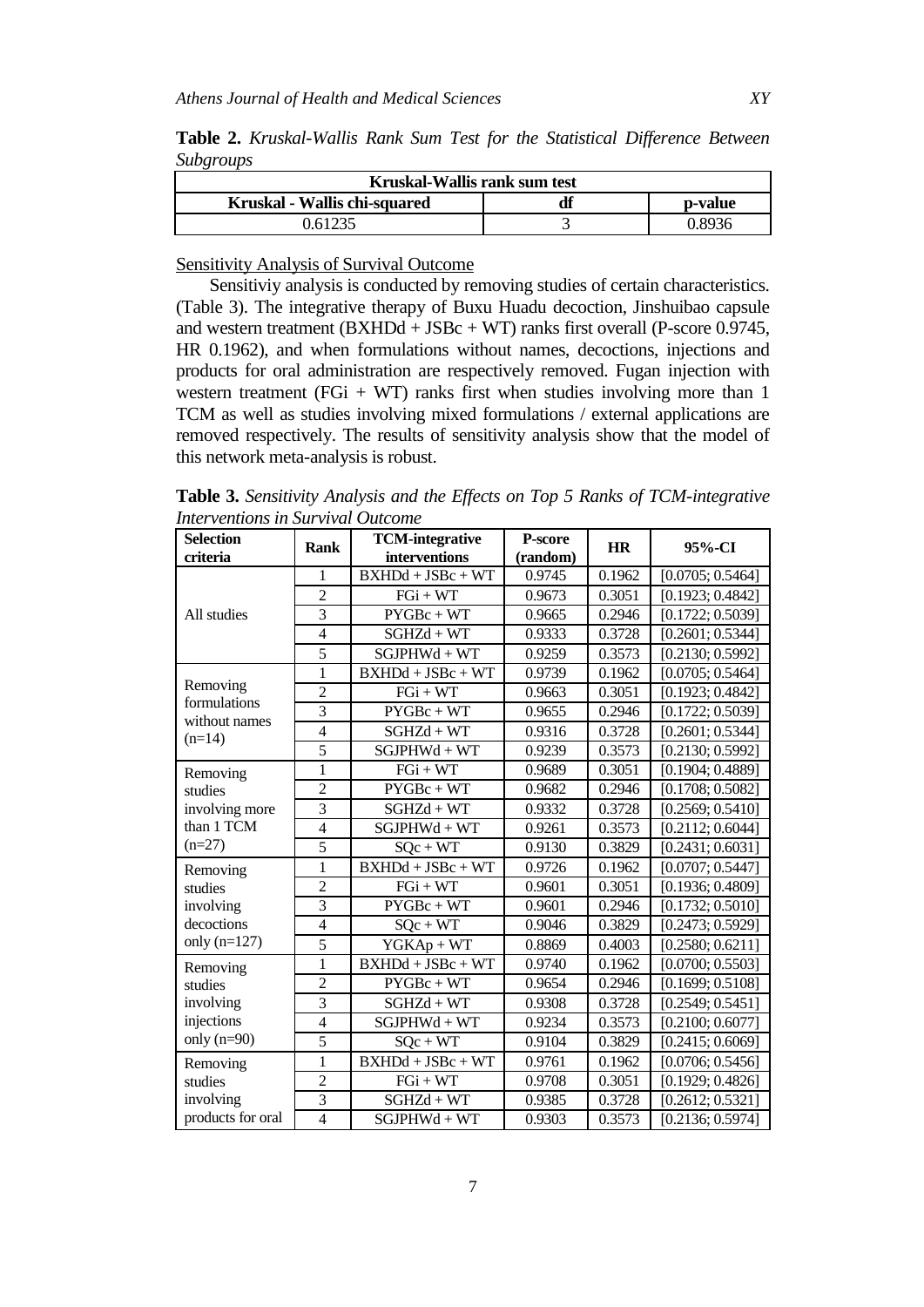*Vol. X, No. Y Lo: Identifying the Well-Suited Chinese Herbal Products for...* 

| administration<br>only $(n=51)$      | 5              | $PWXLA + WT$   | 0.8781 | 0.4479 | [0.3542; 0.5663] |
|--------------------------------------|----------------|----------------|--------|--------|------------------|
| Removing                             |                | $FGi + WT$     | 0.9710 | 0.3051 | [0.1923; 0.4842] |
| studies involving                    | $\overline{2}$ | $PYGBc + WT$   | 0.9702 | 0.2946 | [0.1722; 0.5039] |
| mixed                                | 3              | $SGHZd + WT$   | 0.9370 | 0.3728 | [0.2601; 0.5344] |
| formulations /                       | $\overline{4}$ | $SGJPHWd + WT$ | 0.9295 | 0.3573 | [0.2130; 0.5992] |
| external<br>applications<br>$(n=15)$ | 5              | $SQc + WT$     | 0.9171 | 0.3829 | [0.2455; 0.5971] |

Abbreviations: BXHDd, Buxu Huadu decoction; JSBc, Jinshuibao capsule; FGi, Fugan injection; PYGBc, Peiyuan Guben capsule; SGHZd, Shugan Huazhuo decoction; SGJPHWd, Shugan Jianpi Hewei decoction; SQc, Sanqi capsule; YGKAp, Yanggan Kangai pill; PWXLd, Pingwei Xiaoliu decoction; WT, western treatments.

## Hepatic Function in Child - Pugh Score

Table 4 shows the P-scores of TCM-integrative interventions along with odds ratio and 95% confidence intervals. Aidi injection  $+$  western treatment (ADi  $+$ WT) has the highest P-score (0.7539) among all other treatments, with the odds ratio of 4.3429 [1.0240; 18.4185]. It can be inferred that patients on this integrative therapy are more than 4 times more likely to improve in Child - Pugh scores.

**Table 4.** *P-scores of TCM-integrative Interventions in Child - Pugh Score Improvement*

| <b>TCM-integrative</b><br>interventions | P-score (random) | <b>OR</b> | $95%$ -CI         |
|-----------------------------------------|------------------|-----------|-------------------|
| $ADi + WT$                              | 0.7539           | 4.3429    | [1.0240; 18.4185] |
| $SYc + WT$                              | 0.7383           | 4.1912    | [0.9217; 19.0580] |
| $JLc + WT$                              | 0.7114           | 3.6233    | [1.2522; 10.4838] |
| $STRGd + WT$                            | 0.5100           | 2.2500    | [0.3075; 16.4615] |
| $JDFZY + WT$                            | 0.4042           | 1.6800    | [0.3355; 8.4138]  |
| $QGJDSJd + WT$                          | 0.3919           | 1.6276    | [0.3338; 7.9352]  |
| $CKSi + WT$                             | 0.3455           | 1.4919    | [0.5894; 3.7764]  |
| WT                                      | 0.1447           |           |                   |

Abbreviations: ADi, Aidi injection; SYc, Shenyi capsule; JLc, Jinlong capsule; STRGd, Shentao Ruangan decoction; JDFZY, Jiedu Fuzhengyin; QGJDSJd, Qinggan Jiedusanjie decoction; CKSi, Compound Kushen injection; WT, western treatments.

#### Publication Bias

The publication bias of the included studies is assessed through Egger's regression test. Table 5 reports the results of Egger's regression test for the studies of survival outcome along with numbers of studies, z-values and p-values. No publication bias is observed among the included studies (p>0.05).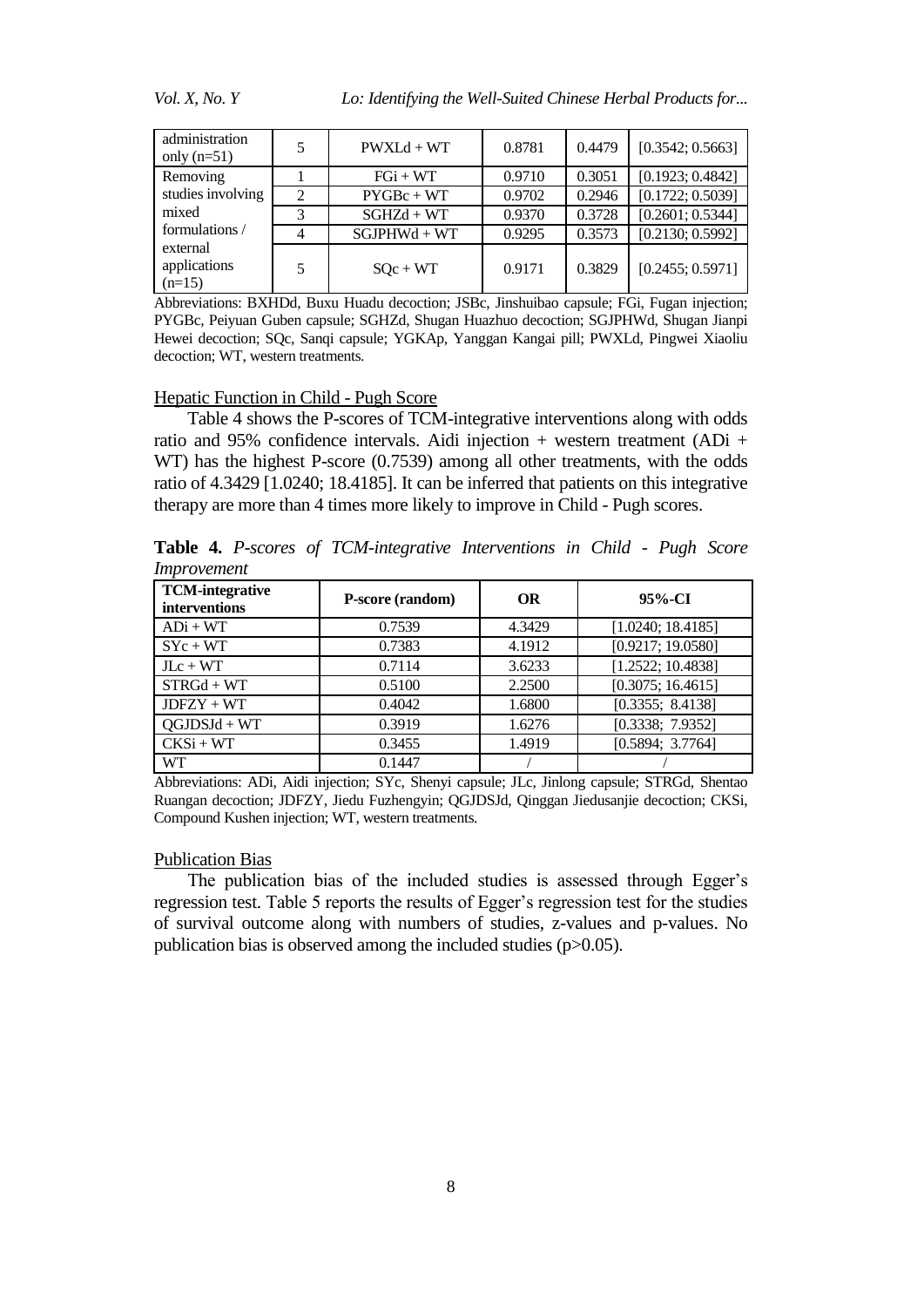|                      | <b>Number</b>  | <b>Egger's regression test</b> |        |                   |  |
|----------------------|----------------|--------------------------------|--------|-------------------|--|
| <b>Interventions</b> | of studies     | Z                              | р      | <b>Predictor</b>  |  |
| $ADi + WT$           | 19             | $-1.1772$                      | 0.2391 | Sampling variance |  |
| $CBMc + WT$          | $\overline{4}$ | $-0.8695$                      | 0.3846 | Sampling variance |  |
| $CKSi + WT$          | 17             | $-0.5184$                      | 0.6042 | Sampling variance |  |
| $ELEi + WT$          | $\overline{4}$ | $-0.6379$                      | 0.5235 | Sampling variance |  |
| $EYDZY + WT$         | 3              | 0.0528                         | 0.9579 | Sampling variance |  |
| $FZJDd + WT$         | 3              | $-1.0602$                      | 0.2891 | Sampling variance |  |
| $GFLt + WT$          | 3              | $-0.0908$                      | 0.9277 | Sampling variance |  |
| $HCSi + WT$          | 12             | 1.6221                         | 0.1048 | Sampling variance |  |
| $Hg + WT$            | 3              | $-0.3061$                      | 0.7596 | Sampling variance |  |
| $JDXZY + FZYLd + WT$ | 3              | $-0.6665$                      | 0.5051 | Sampling variance |  |
| $JLc + WT$           | 3              | 0.2131                         | 0.8312 | Sampling variance |  |
| $JPHYd + WT$         | 5              | $-0.5397$                      | 0.5894 | Sampling variance |  |
| $JPLQd + WT$         | $\overline{4}$ | $-0.5521$                      | 0.5809 | Sampling variance |  |
| $KLTi + WT$          | $\overline{7}$ | $-0.8407$                      | 0.4005 | Sampling variance |  |
| $PWXLd + WT$         | 3              | $-1.0682$                      | 0.2854 | Sampling variance |  |
| $SGJPd + WT$         | 3              | $-0.5557$                      | 0.5784 | Sampling variance |  |
| $SGIPXJd + WT$       | $\overline{7}$ | $-0.0668$                      | 0.9467 | Sampling variance |  |
| $SIZd + WT$          | 5              | 0.1045                         | 0.9168 | Sampling variance |  |
| $SYc + WT$           | $\overline{4}$ | $-1.7176$                      | 0.0859 | Sampling variance |  |
| $TACE(WT + BJp)$     | 5              | $-0.3749$                      | 0.7077 | Sampling variance |  |
| $ZGHZd + WT$         | $\overline{3}$ | 0.0242                         | 0.9807 | Sampling variance |  |

**Table 5.** *Egger's Regression Test for Pairwise Interventions of Survival Outcome*

Abbreviations: ADi, Aidi injection; CBMc, Compound Banmao capsules; CKSi, Compound Kushen injection; ELEi, Elemene injection; EYDZY, emulsified Yadanziyou; FZJDd, Fuzheng Jiedu decoction; GFLt, Ganfule tablet; HCSi, Huachansu injection; Hg, Huaier granule; JDXZY, Jiedu Xiaozhengyin; FZYLd, Fuzheng Yiliu decoction; JLc, Jinlong capsule; JPHYd, Jianpi Huayu decoction; JPLQd, Jianpi Liqi decoction; KLTi, Kanglaite injection; PWXLd, Pingwei Xiaoliu decoction; SGJPd, Shugan Jianpi decoction; SGJPXJd, Shugan Jianpi Xiaoji decoction; SJZd, Sijunzi decoction; SYc, Shenyi capsule; TACE, transarterial chemoembolization; BJp, Baiji power; ZGHZd, Zhenggan Huazheng decoction; WT, western treatments.

For the outcome of Child - Pugh score improvement, Egger's regression test is conducted for the only one intervention, Compound Kushen injection with western treatment  $(CKSi + WT)$  (Table 6). No publication bias is observed among the studies  $(p>0.05)$ .

**Table 6.** *Egger's Regression Test for Pairwise Intervention of Improved Child - Pugh Score*

| <b>Interventions</b> | <b>Number of studies</b> | <b>Egger's regression test</b> |        |                   |  |
|----------------------|--------------------------|--------------------------------|--------|-------------------|--|
|                      |                          |                                |        | <b>Predictor</b>  |  |
| $CKSi + WT$          |                          | $-0.3482$                      | 0.7277 | Sampling variance |  |

Abbreviations: CKSi, Compound Kushen injection; WT, western treatments.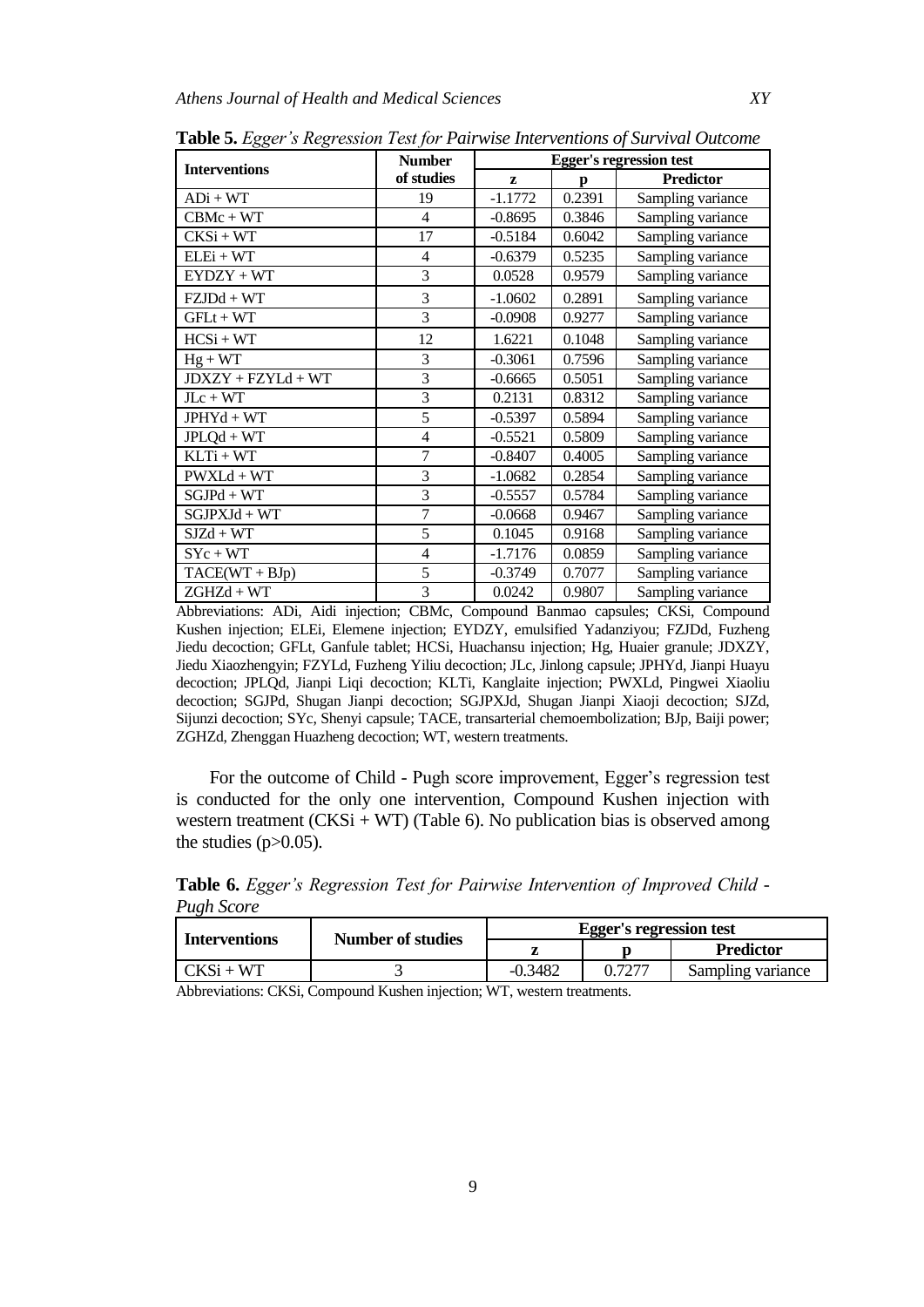## **Discussion**

# *Research Findings of Survival in Terms of Hazard Ratio*

In survival analysis, the mixed formulation of Buxu Huadu decoction, Jinshuibao capsule and western treatment  $(BXHDd + JSBc + WT)$  ranks first among all treatments, even when formulations without names, decoctions, injections and products for oral administration are removed from the network meta-analysis model. Fugan injection is the best injection overall and its combination with western treatment ( $FGi + WT$ ) is the best therapy even when multi-TCM treatments and mixed formulations are removed. Kruskal-Wallis rank sum test indicated that no statistical difference in effect sizes is found between the subgroups (decoctions, injections, oral products, and mixed formulations), implying that their effect sizes are similar and no single subgroup dominating the others in terms of hazard ratio. As shown by the sensitivity analysis, the network meta-analysis model is robust; removing some studies from the model does not result in major adjustment in P-scores, and hence the ranking.

# *Research Findings of Child - Pugh Score Improvement in Terms of Odds Ratio*

The result in Child - Pugh score improvement of this NMA conincides with the finding reported by Chen et al. (2018) that the combination of Aidi injection with TACE can significantly improve the liver function of HCC patients in comparison with TACE alone. As there are only 10 included RCTs for this outcome, sensitivity and subgroup analyses were not conducted. Publication bias is not observed among the included studies as shown by the Egger's regression test.

#### *Contradiction with Previous Studies*

On the other hand, the NMA conducted by Dou et al. (2020), which included only 20 RCTs retrieved from 7 databases, was run by a Bayesian fixed-effect model with treatments being ranked by SUCRA scores. They reported that Kanglaite injection has better performance than Aidi injection and compound Kushen injection in tumor response when combining with systemic chemotherapy. However, Kanglaite injection in this study, with no publication bias, is not among the top ranks in survival outcome. This is somehow contradictory to their results since tumor response is closely related to survival.

## *Research Significance*

Comprising of thorough literature screening and statistical NMA, this study, for the first time, compares all formulations of TCM applied as adjuvant HCC therapies. In addition, it attempts to explore the comparative efficacies of TCM treatments through data reconstruction from a variety of raw data. In the absence of publication bias among the included studies, the ranking of TCM-integrative interventions guides the rational use of TCM in different clinical settings.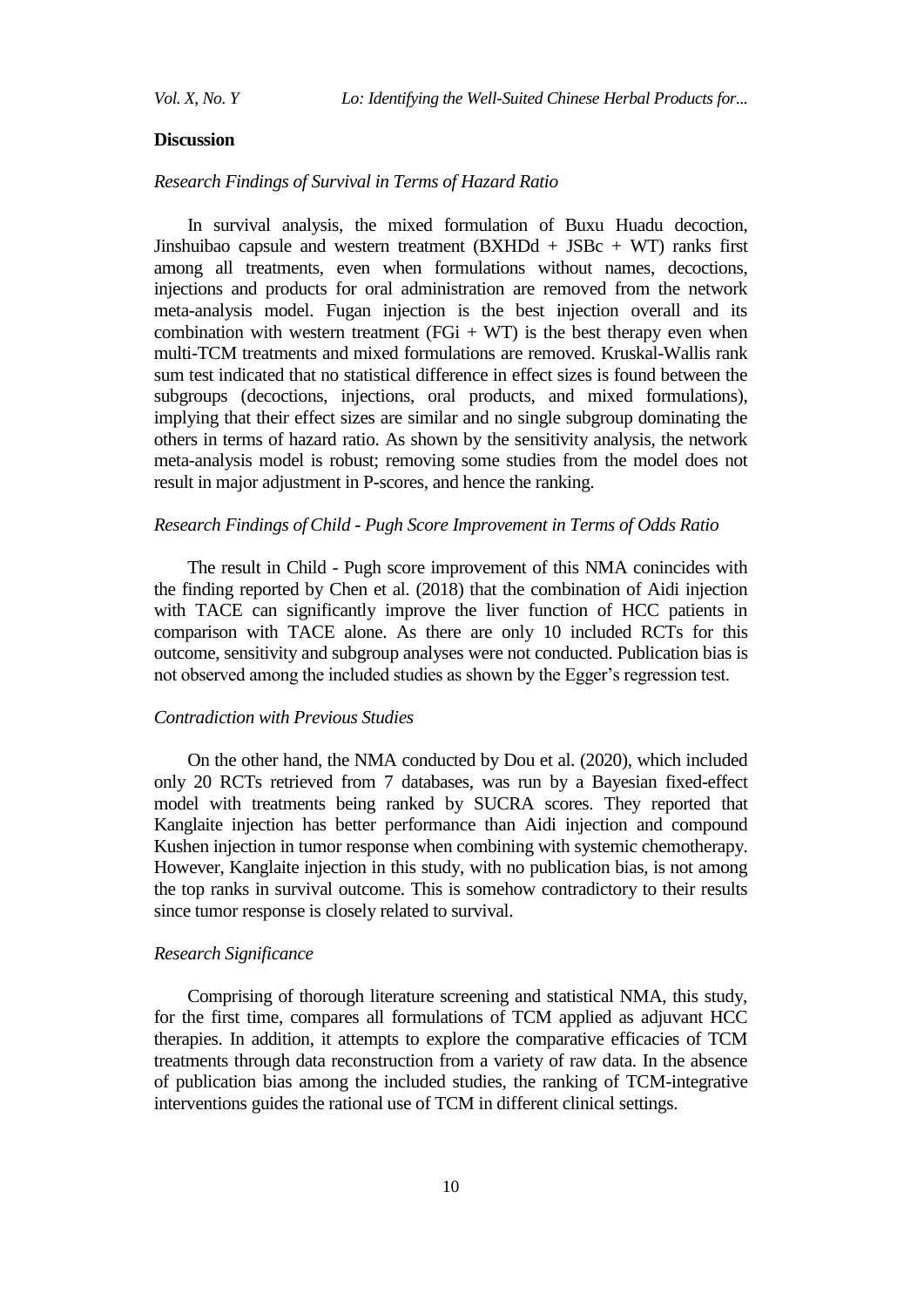#### *Research Limitations*

In spite of the research significance, this study does come with a number of limitations. Net effects, which estimate the effects that each intervention being able to produce a certain level of outcome by itself, are not measured exactly in this study (Ragin n.d.). Each of the TCM interventions exerts different weights in each study, which are undetermined in RCT reports. By the nature of NMA (Li et al. 2011), this study analyzes both direct and indirect comparisons of TCM-integrative interventions with western treatment as a common comparator, deducing the best TCM intervention without taking into consideration the variations on weights between studies. According to the BCLC staging system, the clinical decision regarding the selection of western treatments goes with the patients' tumor stages. In this study on TCM-adjuvant treatments, patients in both intervention and control groups were recruited across all tumor stages rather than at one single stage, which makes the subgroup analysis of NMA by tumor stages impossible. It is one reason that limits the external validity of the results. On the other hand, the retrieved RCTs were all based on one single country, China. Thus, the results of this study are not globally representative and might not be generally applicable. It is another reason that limits the external validity of the results. Subject-expectancy effect, a form of unconscious affection to the outcomes of study due to initial expectation of results by the research subjects, can bias the results of RCTs and the effect of which can be eliminated by double-blinded experiments (Microsoft Academic n.d.). Blinding and its implications on outcomes should be evaluated in one of the domains in risk of bias assessment. Since quality assessments are not conducted at this stage, the proportion of RCTs with blinding compliance is unavailable. Lack of blinding is reported to exaggerate the odds ratio greatly (Hrobjartsson et al. 2012). Therefore, the results of this study should be interpreted with caution.

## **Conclusion**

The combination of Buxu Huadu decoction and Jinshuibao capsule, Shugan Huazhuo decoction, Fugan injection and Peiyuan Guben capsule work best for survival outcome. Aidi injection works best for the improvement of Child - Pugh score. Accommodating to the demands of different forms of TCM formulations in various patient groups, the results of this study cater to the needs of clinical decision making in all kinds of settings. HCC patients need different forms of TCM formulations depending on their tumor stages, quality of lives and liver functions. The present NMA maximizes the therapeutic potential of TCM by unveiling the top TCM interventions for different outcomes and in respective subgroups. The statistical evidence in this study directs further clinical research in TCM as adjuvant treatments in HCC therapy. Multi-centered randomized controlled clinical trials are warranted to verify the results of this NMA.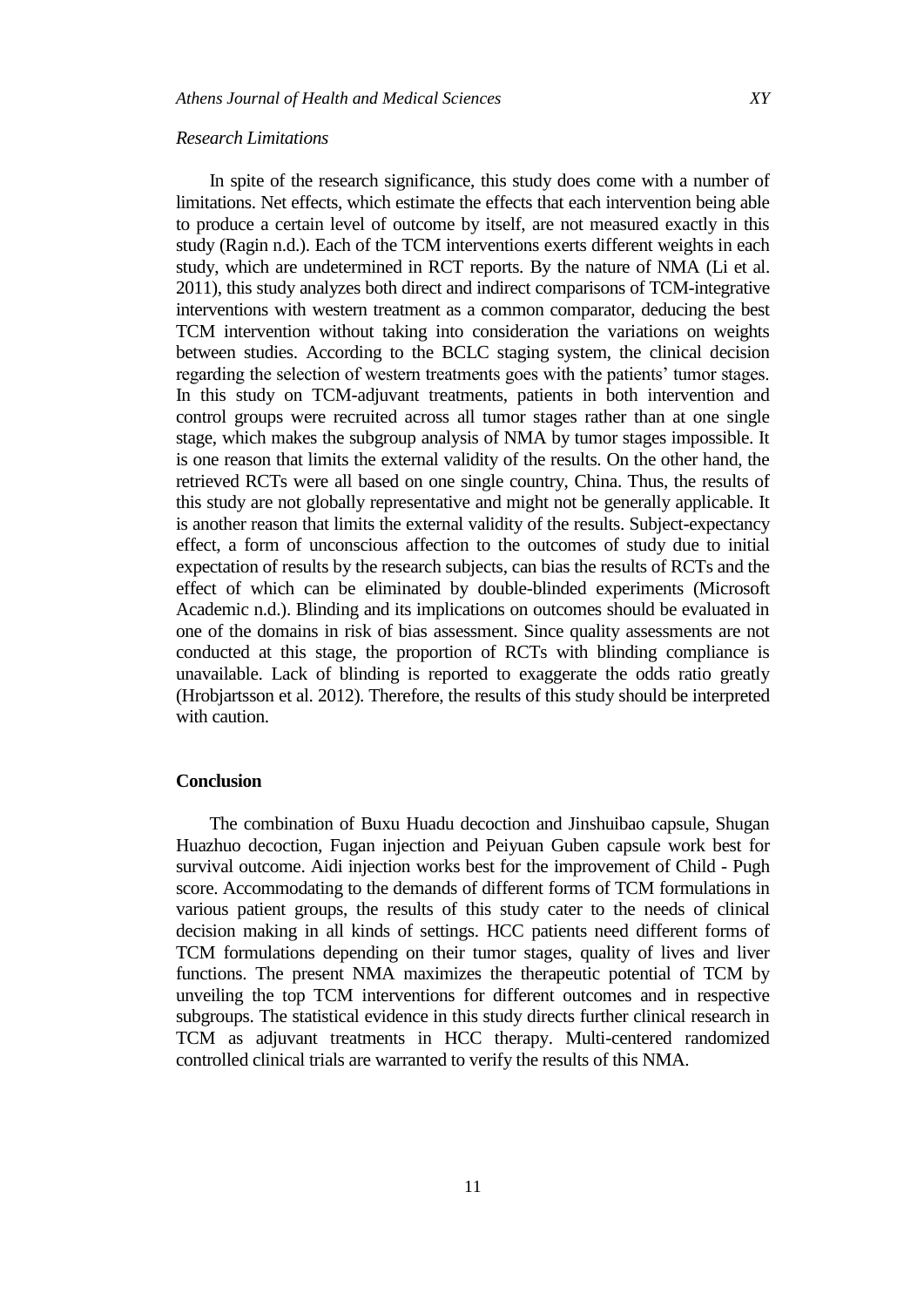#### **Acknowledgments**

Gratitude goes to Dr. Ying Bian, Dr. Yuanjia Hu, Dr. Defang Ouyang, Dr. Ging Chan and Dr. Hao Hu from the Institute of Chinese Medical Sciences at the University of Macau for their constructive advice on this manuscript. Special thanks are credited to Dr. Siu-wai Leung for his feedbacks and comments to the research design of this study. Thanks to the University of Macau library for providing resourceful information for this study.

# **References**

- Cao H, Xu Z, Zhang L, Bai B (2017) Meta-analysis of Shenqi Fuzheng injection assisting TACE in the adjuvant treatment of primary liver carcinoma. *China Pharmacy* (27): 3804–3808.
- Chen Q, Wu P, Huang T, Shen L (2019) Efficacy of treatment regimens for advanced hepatocellular carcinoma: a network meta-analysis of randomized controlled trials. *Medicine (Baltimore)* 98(40): e17460.
- Chen W, Wang Y, Liang Q, Cai Y, Chen X, Zhang Y, et al. (2018) Efficacy and Safety of aidi injection combined with transcatheter arterial chemoembolization on primary hepatic carcinoma: a systematic review and meta-analysis. *Evidence-Based Complementary and Alternative Medicine* 2018(Jul): 1–14.
- Chen Z, Gu K, Zheng Y, Zheng W, Lu W, Shu XO (2008) The use of complementary and alternative medicine among Chinese women with breast cancer. *The Journal of Alternative and Complementary Medicine* 14(8): 1049–1055.
- Dou D, Zhang Z, Wu Z, Qiu X, Zhong X (2020) Aidi injection, Compound Kushen injection, or Kanglaite injection: which is the best partner with systemic chemotherapy for patients with HCC? A network meta-analysis. *Evidence-Based Complementary and Alternative Medicine* 2020(Aug): 5497041.
- Duval S, Tweedie R (2000) Trim and fill: a simple funnel-plot-based method of testing and adjusting for publication bias in meta-analysis. *Biometrics* 56(2): 455–463.
- European Association for the Study of the Liver (2018) EASL clinical practice guidelines: management of hepatocellular carcinoma. *Journal of Hepatology* 69(1): 182–236.
- Fang T, Zhao Z, Yuan F, He M, Sun J, Guo M, et al. (2020) Actinidia chinensis planch root extract attenuates proliferation and metastasis of hepatocellular carcinoma by inhibiting the DLX2/TARBP2/JNK/AKT pathway. *Journal of Ethnopharmacology* 251(2): 112529.
- Fung FY, Linn YC (2015) Developing traditional Chinese medicine in the era of evidencebased medicine: current evidences and challenges. *Evidence-Based Complementary and Alternative Medicine* 2015(12): 1–9.
- Guo D-a, Lu A, Liu L (2012) Modernization of traditional Chinese medicine. *Journal of Ethnopharmacology* 141(2): 547–548.
- Harrer M, Cuijpers P, Furukawa TA, Ebert DD (2019) *Doing meta-analysis in R: a handson guide*. Available at: https://bookdown.org/MathiasHarrer/Doing\_Meta\_Analysis  $in_R$ .
- Higgins J, Thomas J, Chandler J, Cumpston M, Li T, MJ P, et al. (2020) *Cochrane handbook for systematic reviews of interventions (6.1 (updated September 2020) ed.)*. Available at: [www.training.cochrane.org/handbook.](file:///C:/Users/HPPC/Desktop/Forthcoming%20Papers-Journals/www.training.cochrane.org/handbook)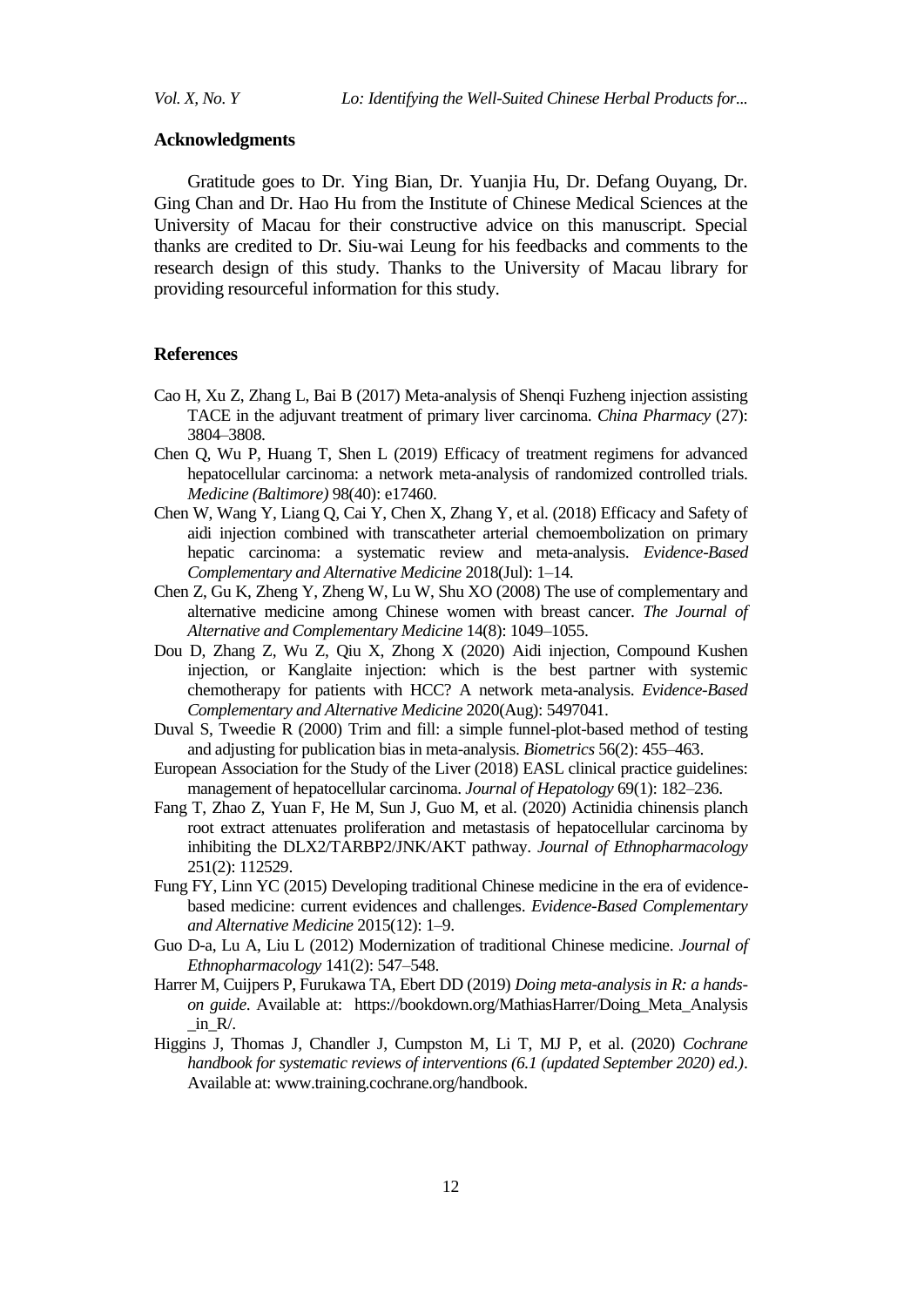- Hrobjartsson A, Thomsen ASS, Emanuelsson F, Tendal B, Hilden J, Boutron I, et al. (2012) Observer bias in randomised clinical trials with binary outcomes: systematic review of trials with both blinded and non-blinded outcome assessors. *British Medical Journal* 344(Feb): e1119–e1119.
- Huang Z, Wang Y, Chen J, Wang R, Chen Q (2013) Effect of Xiaoaiping injection on advanced hepatocellular carcinoma in patients. *Journal of Traditional Chinese Medicine* 33(1): 34–38.
- Hung H, Chao Y, Chiou Y (2014) A comparison of clinical manifestations and prognoses between patients with hepatocellular carcinoma and Child-Pugh scores of 5 or 6. *Medicine (Baltimore)* 93(29): e348.
- Hutton B, Salanti G, Caldwell DM, Chaimani A (2015) The PRISMA extension statement for reporting of systematic reviews incorporating network meta-analyses of health care interventions: checklist and explanations. *Annals of Internal Medicine* 162(11): 777–784.
- Jia S, Fu Y, Tao H (2020) Trans-arterial chemoembolization combined with Jinlong capsule for advanced hepatocellular carcinoma: a PRISMA-compliant meta-analysis in a Chinese population. *Pharmaceutical Biology* 58(1): 771–784.
- Kartsonaki C (2016) Survival analysis. *Diagnostic Histopathology* 22(7): 263–270.
- Li, T., Puhan, M. A., Vedula, S. S., Singh, S., & Dickersin, K. (2011). Network metaanalysis-highly attractive but more methodological research is needed. *BMC Medicine* 9(1): 79.
- Li Z, Zhou X, Xie R, Xu J (2018) Pharmacoeconomic evaluation of Aidi injection in treatment of liver cancer based on multieffect theory. *Evaluation and Analysis of Drug Use in Hospitals of China* 18(8): 1082–1086.
- Liao X, Bu Y, Jia Q (2020) Traditional Chinese medicine as supportive care for the management of liver cancer: past, present, and future. *Genes & Diseases* 7(3): 370– 379.
- Lin H, Liu J, Zhang Y (2011) Developments in cancer prevention and treatment using traditional Chinese medicine. *Frontiers of Medicine* 5(2): 127–133.
- Liu J, Huo C, Cao H, Fan C (2019a) Aloperine induces apoptosis and G2/M cell cycle arrest in hepatocellular carcinoma cells through the PI3K/Akt signaling pathway. *Phytomedicine* 61(Aug): 152843.
- Liu J, Liu X, Ma J, Li K (2019b) The clinical efficacy and safety of kanglaite adjuvant therapy in the treatment of advanced hepatocellular carcinoma: a PRISMA-compliant meta-analysis. *Bioscience Reports* 39(11): BSR20193319.
- Ma L, Wang B, Long Y, Li H (2017) Effect of traditional Chinese medicine combined with Western therapy on primary hepatic carcinoma: a systematic review with metaanalysis. *Frontiers of medicine* 11(2): 191–202.
- Meng, M., Cui, Y., Guan, Y., Ying, Z., Zheng, M., Yuan, C., et al. (2008). Traditional Chinese medicine plus transcatheter arterial chemoembolization for unresectable hepatocellular carcinoma. *The Journal of Alternative and Complementary Medicine* 14(8): 1027–1042.
- Meng M, Wen Q, Cui Y, She B, Zhang R (2011) Meta-analysis: traditional Chinese medicine for improving immune response in patients with unresectable hepatocellular carcinoma after transcatheter arterial chemoembolization. *Explore* 7(1): 37–43.
- Microsoft Academic (n.d.) *Definition of "subject-expectancy effect"*. Available at: https:// bit.ly/34ZAtCi.
- Moher D, Liberati A, Tetzlaff J, Altman DG (2009) Preferred reporting items for systematic reviews and meta-analyses: the PRISMA statement. *PLoS Medicine* 6(7): e1000097.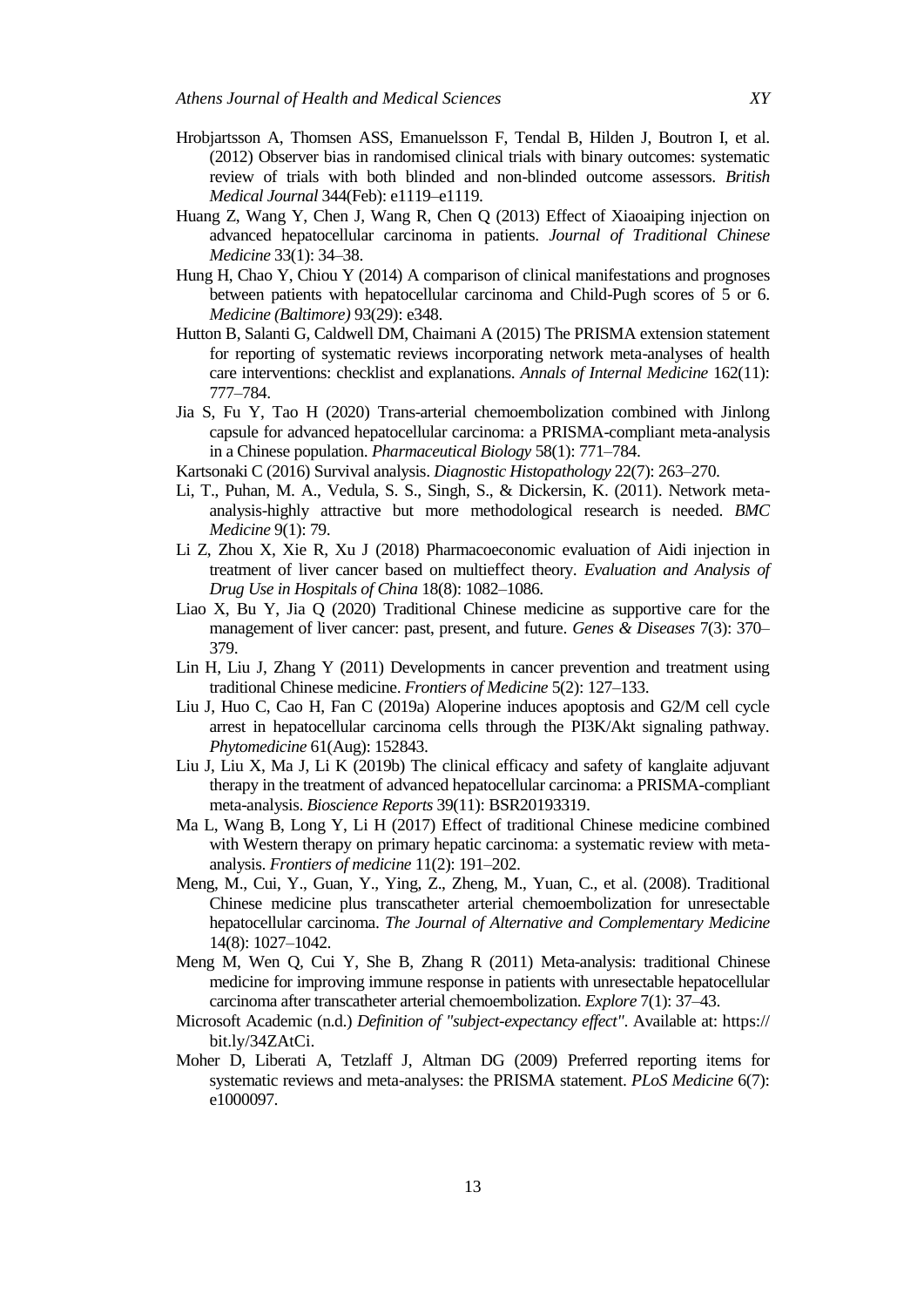- National Cancer Institute (n.d.) *Definition of "conventional treatment"*. Available at: [https://www.cancer.gov/publications/dictionaries/cancer-terms/def/conventional](https://www.cancer.gov/publications/dictionaries/cancer-terms/def/conventional-treatment)[treatment](https://www.cancer.gov/publications/dictionaries/cancer-terms/def/conventional-treatment)
- Ragin CC (n.d.) The limitations of net-effects thinking. In *Innovative Comparative Methods for Policy Analysis*, 13–41.
- Salanti G (2012) Indirect and mixed-treatment comparison, network, or multiple-treatments meta-analysis: many names, many benefits, many concerns for the next generation evidence synthesis tool. *Research Synthesis Methods* 3(2): 80–97.
- Seide SE, Jensen K, Kieser M (2020) A comparison of Bayesian and frequentist methods in random‐effects network meta‐analysis of binary data. *Research Synthesis Methods*  11(3): 363–378.
- Shen Z, Gu W, Cheng H, Shen W (2017) Effect of Aidi injection plus transarterial chemoembolization on primary hepatic carcinoma: a systematic review and Metaanalysis. *Journal of Traditional Chinese Medicine* 37(5): 567–587.
- Shi Z, Song T, Wan Y, Xie J, Yan Y, Shi K, et al. (2017) A systematic review and metaanalysis of traditional insect Chinese medicines combined chemotherapy for nonsurgical hepatocellular carcinoma therapy. *Scientific Reports* 7(1): 4355.
- Shu X, McCulloch M, Xiao H, Broffman M, Gao J (2005) Chinese herbal medicine and chemotherapy in the treatment of hepatocellular carcinoma: a meta-analysis of randomized controlled trials. *Integrative Cancer Therapies* 4(3): 219–229.
- Tierney JF, Stewart LA, Ghersi D, Burdett S, Sydes MR (2007) Practical methods for incorporating summary time-to-event data into meta-analysis. *Trials* 8(Jun): 16.
- Veroniki AA, Straus SE, Rücker G, Tricco AC (2018) Is providing uncertainty intervals in treatment ranking helpful in a network meta-analysis? *Journal of Clinical Epidemiology* 100(Aug): 122–129.
- Viechtbauer W (2010) Conducting meta-analyses in R with the metafor package. *Journal of Statistical Software* 36(3): 1–48.
- Wang Y, Yang X, Liu F, Yu F (2016) Meta-analysis of Aiyishu injection combined chemotherapy for the treatment of liver cancer. *Chinese Preventive Medicine* (04): 292–298.
- White IR (2015) Network Meta-analysis. *The Stata Journal: Promoting Communications on Statistics and Stata* 15(4): 951–985.
- Wu P, Dugoua J, Eyawo O, Mills EJ (2009) Traditional Chinese medicines in the treatment of hepatocellular cancers: a systematic review and meta-analysis. *Journal of Experimental & Clinical Cancer Research* 28(1): 112.
- Xi S, Minuk GY (2018) Role of traditional Chinese medicine in the management of patients with hepatocellular carcinoma. *World Journal of Hepatology* 10(11): 799– 806.
- Xiang Y, Guo Z, Zhu P, Chen J, Huang Y (2019) Traditional Chinese medicine as a cancer treatment: modern perspectives of ancient but advanced science. *Cancer Medicine* 8(5): 1958–1975.
- Xu H, Wei W, Y M, Dong C (2020) Efficacy and safety of Chinese patent medicine (Jinlong capsule) in the treatment of advanced hepatocellular carcinoma: a metaanalysis. *Bioscience Reports* 40(1): BSR20194019.
- Yang Z, Liao X, Lu Y, Xu Q (2017) Add-on therapy with traditional Chinese medicine improves outcomes and reduces adverse events in hepatocellular carcinoma: a metaanalysis of randomized controlled trials. *Evidence-Based Complementary and Alternative Medicine* 2017(4): 3428253.
- Yao Y, Chen J, Jiao D, Li Y (2019) Elemene injection combined with transcatheter arterial chemoembolization for unresectable hepatocellular carcinoma: A meta-analysis. *Medicine* 98(44): e17813.